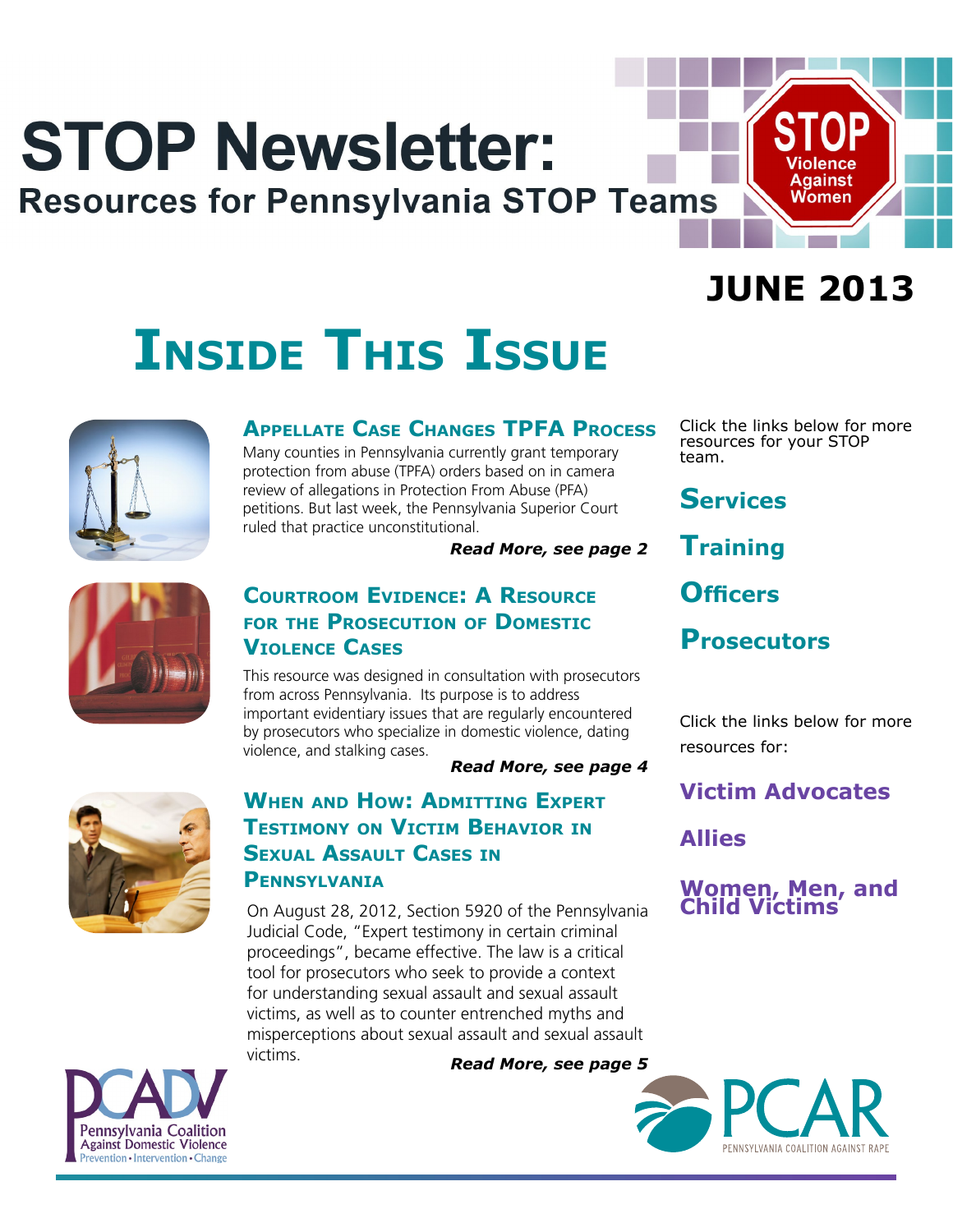## <span id="page-1-0"></span>**Appellate Case Changes TPFA Process**



### *By the PCADV Legal Department*

Many counties in Pennsylvania currently grant temporary protection from abuse (TPFA) orders based on *in camera* review of allegations in Protection From Abuse (PFA) petitions (judges review the petition without speaking with the petitioner). But recently, the Pennsylvania Superior Court ruled that practice unconstitutional.1 In *Ferko-Fox v. Fox*, the Superior Court held that to meet the requirements of due process, trial court judges must conduct an *ex parte* hearing (meet with the petitioner) prior to the entry of a TPFA order.<sup>2</sup> For many courts, this decision will force changes in local practice and procedure for issuing a TPFA order.

In *Ferko-Fox*, the plaintiff filed a PFA petition in Lancaster County and was granted a temporary PFA order against her husband (defendant) that provided her with protection until the final order hearing. After reviewing the allegations of abuse *in camera*, the court issued the temporary PFA order.

At the final order hearing, the plaintiff testified

that the defendant screamed in her face and shoved her during an argument. The plaintiff attempted to flee from the defendant by running up the stairs, but he caught her, grabbed her leg, pulled her down the stairs, sat on her and punched her arms until she gave him a document that he wanted. The defendant committed this assault knowing that the plaintiff had a neck injury. In addition to reinjuring her neck, the defendant bruised the plaintiff's shoulder and leg during the assault. The plaintiff also testified that on several occasions, the defendant shoved, pushed or threw her against the wall; pinched and grabbed her arms; belittled her; and called her crazy. Based on this testimony, the trial court granted a final PFA order for one year and six months.

After the entry of the final order, defendant appealed to the Superior Court, arguing – in relevant part3 – that his due process rights were violated because the trial court did not conduct an *ex parte* hearing with the plaintiff as required by the PFA Act.

On review, the Superior Court affirmed the entry of the final PFA order, but agreed with defendant that an *ex parte* hearing – in the presence of the petitioner – is required for the entry of a temporary PFA order.

The Court held that unless there are special circumstances that prevent a petitioner's being in court, due process under section 6107(b) of the PFA Act requires the trial court to hold an *ex parte* hearing with the petitioner present before entering a TPFA order.4 Judge Ott dissented, concluding that an *in camera* review of the petition meets due process requirements for issuance of a temporary PFA order.

In discussing its rationale, the Superior Court noted that an *ex parte* proceeding allowed the trial court to ask questions about the facts and circumstances beyond allegations in the petition. Also, the ability of the trial court to observe the petitioner's mannerisms during the *ex parte* hearing is a critical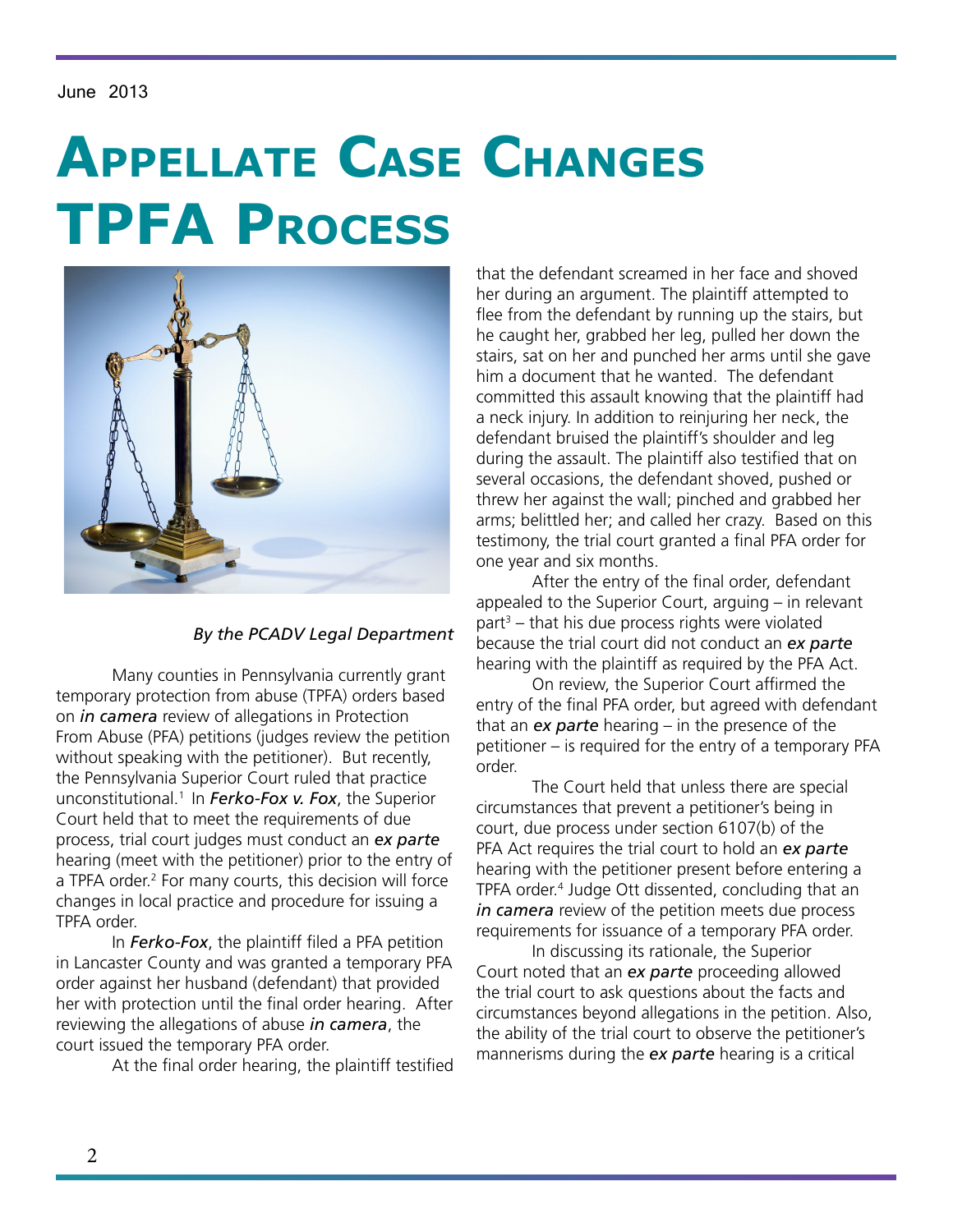component for determining the petitioner's credibility. The Superior Court explained that the county's interest in judicial economy did not justify the procedural due process shortcoming of *in camera* review in TPFA proceedings.

### **As a result of this decision, trial courts must conduct an** *ex parte* **hearing with the plaintiff when the plaintiff files a petition for a PFA order to determine whether the plaintiff is entitled to a temporary order for protection.**

For some counties, the process for obtaining a TPFA order will not change, but for other counties this case will significantly change how the court reviews petitions and issues TPFA orders. View the map of PFA process by county. http://pubs.pcadv.net/palegal/ TPFACountyProcessMap.jpg

It is important for all counties to note two critical points in the development and implementation of procedural changes to the TPFA process:

- The defendant is not permitted to attend or **participate** in an initial *ex parte* hearing for the issuance of a TPFA, as it would further endanger the petitioner and is not necessary to meet the requirements of due process.<sup>5</sup>
- The standard for issuing a TPFA order has not changed: The plaintiff must establish that he or she is **"in immediate and present danger of abuse."**<sup>6</sup> This standard has been held to be less onerous than the final order hearing, which requires a finding of abuse by the preponderance of the evidence.7

**If your county currently uses** *in camera*  **review for its TPFA order petitions, please feel free to call PCADV's legal department for technical assistance at 888-235-3425 or 717- 671-4767. We can assist counties to determine best practices for ensuring litigant safety while promoting efficiency.**

### **Notes:**

- <sup>1</sup>*Ferko-Fox v. Fox,* 2013 PA Super 88 (April 17, 2013). 2 23 Pa. C.S. § 6107(b).
- <sup>3</sup> Defendant raised two other important issues on appeal. First, defendant argued that his due process rights were violated because the trial court continued the final order hearing beyond ten days of the date the PFA petition was filed. On this point, the court found that the lapse in time did not violate due process because the trial court initiated the pertinent PFA hearing within the ten-day period and granted plaintiff a continuance in order to obtain counsel. The court was explicit in its holding that section 6107(c) of the PFA Act provides a trial court with the discretion to continue evidentiary hearings. *Id*. at 14-17.

Defendant also argued that he was entitled to cross-examine plaintiff about the identity of individuals present at the hearing. Defendant's counsel asked plaintiff to tell the court who was in the back of the courtroom, and plaintiff's counsel objected on the grounds of relevance. The trial court sustained, finding that the identity of non-testifying individuals in the courtroom had no relevance to whether abuse occurred. The Superior Court affirmed, citing Pennsylvania Rule of Evidence 401. *Id*. at 21-23.

- 4  *Id*. at \*13.
- <sup>5</sup> *Id.* at \*6 & n.6 ("Under either procedure, Husband is barred from participating. He would not be entitled to have counsel present, cross-examine Wife or her witnesses, or otherwise present an explanation, justification, or defense to the petition.").
- 6 23 Pa. C.S. § 6107(b)(2).
- 7 Drew v. Drew, 870 A.2d 377, 378 (Pa. Super. 2005) ("The *ex parte* hearings conducted in order to secure a temporary PFA Order ... require only that the petitioner convince the court he or she is in 'immediate and present danger of abuse'" as opposed to the hearing required under section 6107(a) where the plaintiff's burden is the preponderance of the evidence.)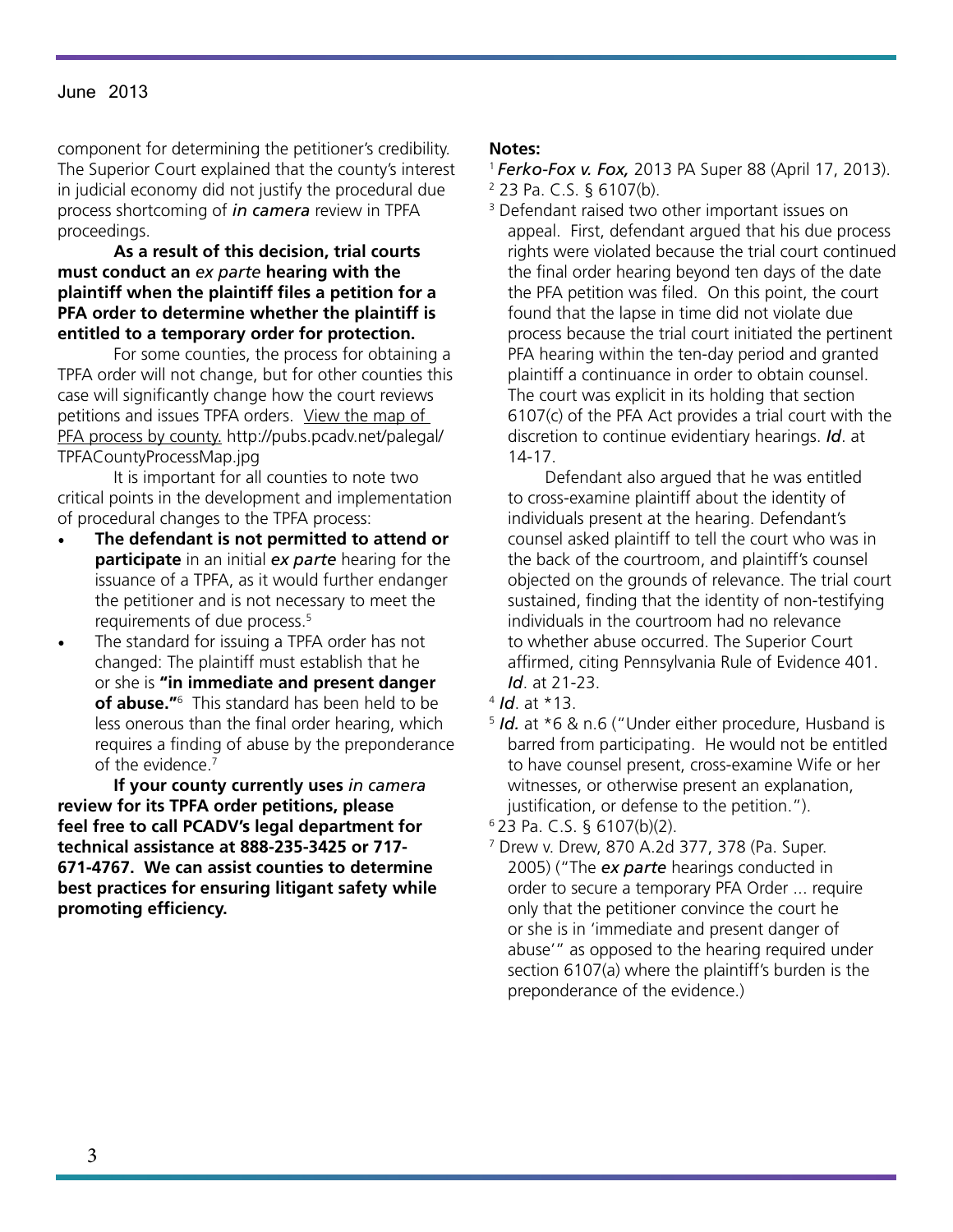# <span id="page-3-0"></span>**Courtroom Evidence: A Resource for the Prosecution of Domestic Violence Cases**

PCADV is pleased to announce its publication of a new resource for Prosecutors.

This resource was designed in consultation with prosecutors from across Pennsylvania. Its purpose is to address important evidentiary issues that are regularly encountered by prosecutors who specialize in domestic violence, dating violence, and stalking cases. Issues covered in Courtroom Evidence include:

- Relevance of Prior Abuse
- • Witness Competency
- • Spousal Privilege
- Hearsay
- Confrontation
- Child Witness Statements
- Social Media Evidence
- Experts
- Special Evidentiary Concerns in Stalking Cases

For your convenience[, Courtroom Evidence i](http://pubs.pcadv.net/palegal/ProsRes03012013.pdf)s equipped with a hyperlinked Table of Contents for easy navigation to relevant case law and analysis of evidentiary rules in domestic violence, dating violence, and stalking cases.

If you have any questions, or require additional assistance with your case, please feel free to contact the PCADV Legal Department at 717-671-4767.

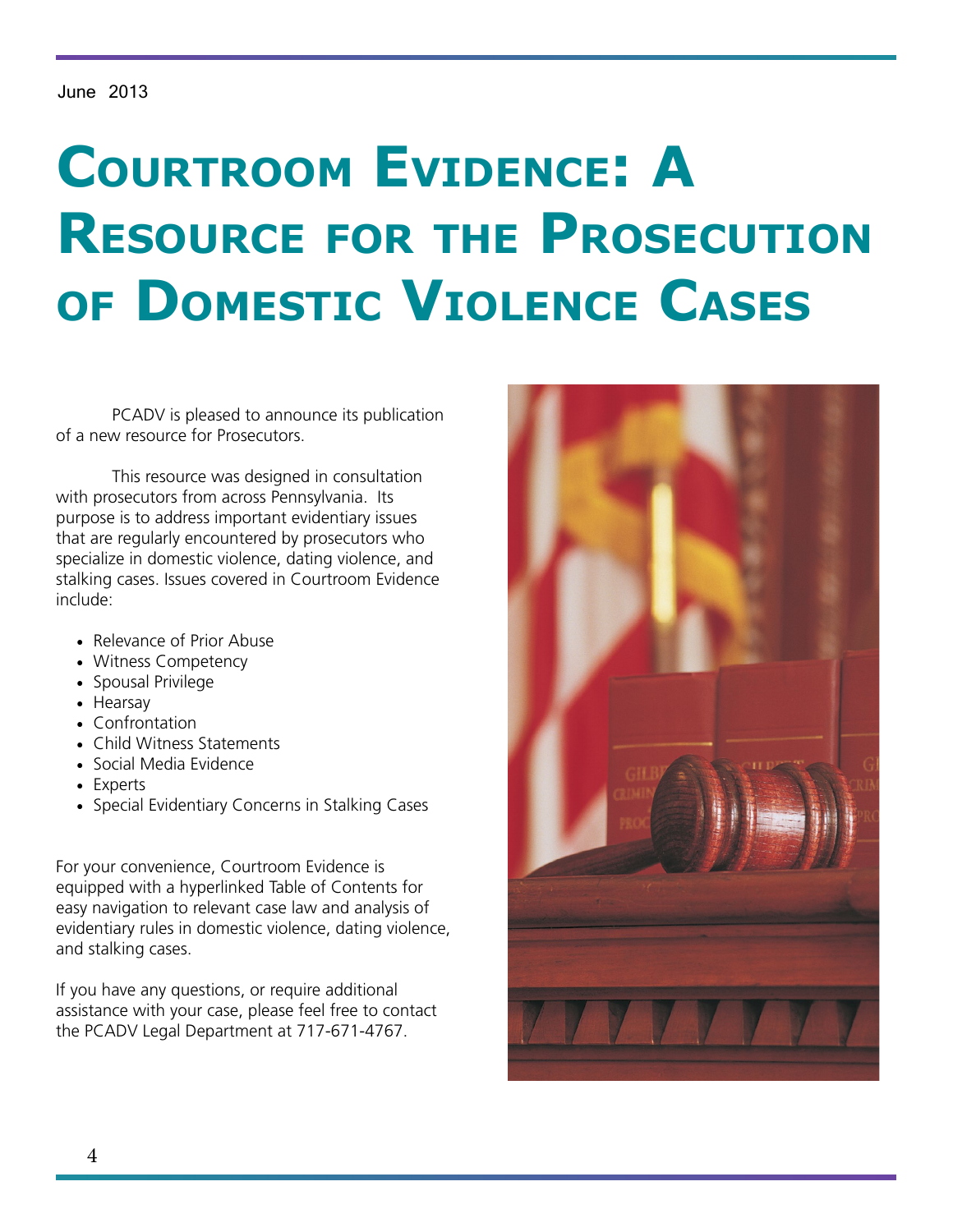### <span id="page-4-0"></span>**When and How: Admitting Expert Testimony on Victim Behavior in Sexual Assault Cases in Pennsylvania**

*Jennifer Gentile Long, JD, Viktoria Kristiansson, JD, and Christopher Mallios, JD1*

### *Introduction*

On August 28, 2012, Section 5920 of the Pennsylvania Judicial Code, "Expert testimony in certain criminal proceedings"<sup>2,3</sup>, became effective. The law is a critical tool for prosecutors who seek to provide a context for understanding sexual assault and sexual assault victims, as well as to counter entrenched myths and misperceptions about sexual assault and sexual assault victims. These fallacies have been reinforced for centuries by public discourse, inadequate laws created by misguided and uneducated legislators, and nefarious defense strategies designed to discredit victims through the exploitation of common rape myths.

### *The impact of myths on jurors*

The prevalence of sexual violence myths causes the public to search for reasons to doubt allegations of sexual assault, rather than reasons to believe the victim. At the root of the myths is an almost-immediate reactional tendency to analyze the assault by scrutinizing the victim's – rather than the offender's – actions. Frequently, the public's expectations of how victims "should" behave conflict with the way victims actually behave.<sup>5</sup> Jurors become fixated on their expectations of the victim's behaviors, and if the victim fails to measure up to those expectations, jurors could jump to the conclusion that the victim is incredible and her testimony should not be believed.<sup>6</sup>

Regardless of whether the defendant is a stranger or someone the victim knows, jurors may express victim blame "in several themes: victim masochism (e.g., she enjoyed it or wanted it), victim participation (e.g., she asked for it; it happens only to certain types of women), and victim fabrication



(e.g., she lied or exaggerated)."11 Even common victim responses to trauma may undermine a victim's credibility in jurors' eyes because jurors perceive the responses as counterintuitive.17

Defense tactics routinely exploit public suspicion of sexual violence victims, arguing that a victim's behavior is inconsistent with the behavior of a "real" victim. Sexual violence cases are often labeled by defense attorneys (and, unfortunately, the public) as "he said, she said," and the trials unfold into a focus on the victim's rather than the defendant's behavior. The victim's credibility becomes so inextricably linked with her behavior that, left unexplained to jurors, it becomes the defense's most effective weapon to negate her testimony.<sup>20</sup> This inability to process sexual assault and sexual assault victims through an unbiased lens – i.e., without an expert to provide the context through which sexual assault dynamics can be understood – may result in not guilty verdicts.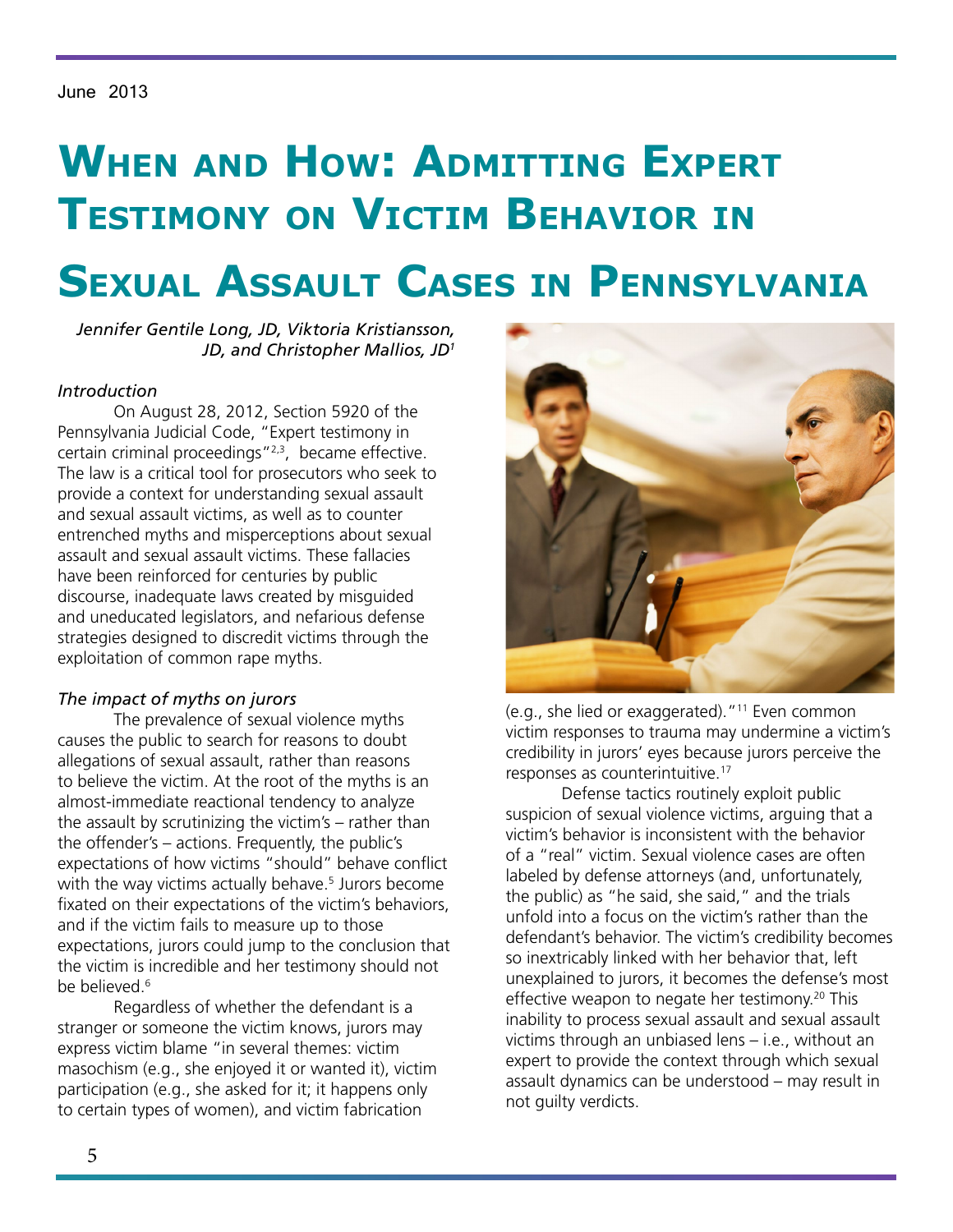### *Recommended practices*

In a sexual assault criminal prosecution, there is no pre-determined, one-size-fits-all prescription for determining whether to utilize expert testimony, which expert to call, or what questions to ask. The protocols for explaining victim behavior during a criminal prosecution vary based on the laws of a particular jurisdiction and the specific circumstances of each case.<sup>21</sup> Pennsylvania prosecutors who are looking for guidance on recommended practices should read the new statute very carefully, review cases from across the country, and reach out to individual experts and agencies for technical assistance.

Pennsylvania's statute specifies that:

- (1) In a criminal proceeding subject to this section, a witness may be qualified by the court as an expert if the witness has specialized knowledge beyond that possessed by the average layperson based on the witness's experience with, or specialized training or education in, criminal justice, behavioral sciences or victim services issues, related to sexual violence, that will assist the trier of fact in understanding the dynamics of sexual violence, victim responses to sexual violence and the impact of sexual violence on victims during and after being assaulted.
- (2) If qualified as an expert, the witness may testify to facts and opinions regarding specific types of victim responses and victim behaviors.
- (3) The witness's opinion regarding the credibility of any other witness, including the victim, shall not be admissible.
- (4) A witness qualified by the court as an expert under this section may be called by the attorney for the Commonwealth or the defendant to provide the expert testimony.<sup>22</sup>

Victim advocates; shelter or crisis center directors; social workers, counselors, and therapists; sexual assault nurse examiners (SANEs) and physicians; psychologists and psychiatrists; academics with relevant clinical experience; and law enforcement professionals are some examples of persons who may possess the qualifications and experience that will allow them to be deemed experts in "the dynamics of sexual violence, victim responses to sexual violence and the impact of sexual violence on victims during and after being assaulted"<sup>23</sup> in a sexual assault

criminal prosecution.

The expert's testimony should focus on objective observations based on the expert's experience with, or specialized knowledge about, common reactions of sexual violence victims. It should also focus on the behaviors and issues related to sexual violence that are relevant to the case in which they are testifying. Where relevant and admissible, an expert's testimony may also include a discussion about myths related to sexual violence. Although experts should be familiar with current research or articles related to victim behavior, the most effective qualification will be an expert's extensive experience working with or observing sexual violence victims. An expert should also discuss his or her training experiences, which can be relevant to victim behavior as well as the public's belief in myths about sexual or intimate partner violence. The reliability of this type of testimony, as compared with an expert's subjective evaluation of a victim, rests squarely on the extent of the expert's experience as well as his or her ability to articulate the observations and knowledge gained in the course of his experience.

Victim behavior should be addressed generally. Expert testimony that describes victim behavior in terms of a syndrome is *not*  recommended. The most significant reasons for this are set forth below.

First, using syndromes and disorders to describe victim behavior risks making jurors believe that the victim suffers from a pathological condition. Not only may it be improper to label a victim as suffering from a pathological syndrome, but it may also further jurors' deep-seeded beliefs related to victim-blaming by promoting the defense message: "You see?! She *is* crazy! She is not to be believed!" Further, the battle of the experts may lead to misleading and irrelevant testimony on whether the victim's behavior is consistent with an individual who suffers from a syndrome or disorder, as well as whether her syndrome or behavior was caused by a particular event.

Second, syndromic testimony will necessarily involve, at a minimum, a personal review of the victim's counseling and other records, and may even involve interviews with state and defense "experts" that could turn the trial into a side show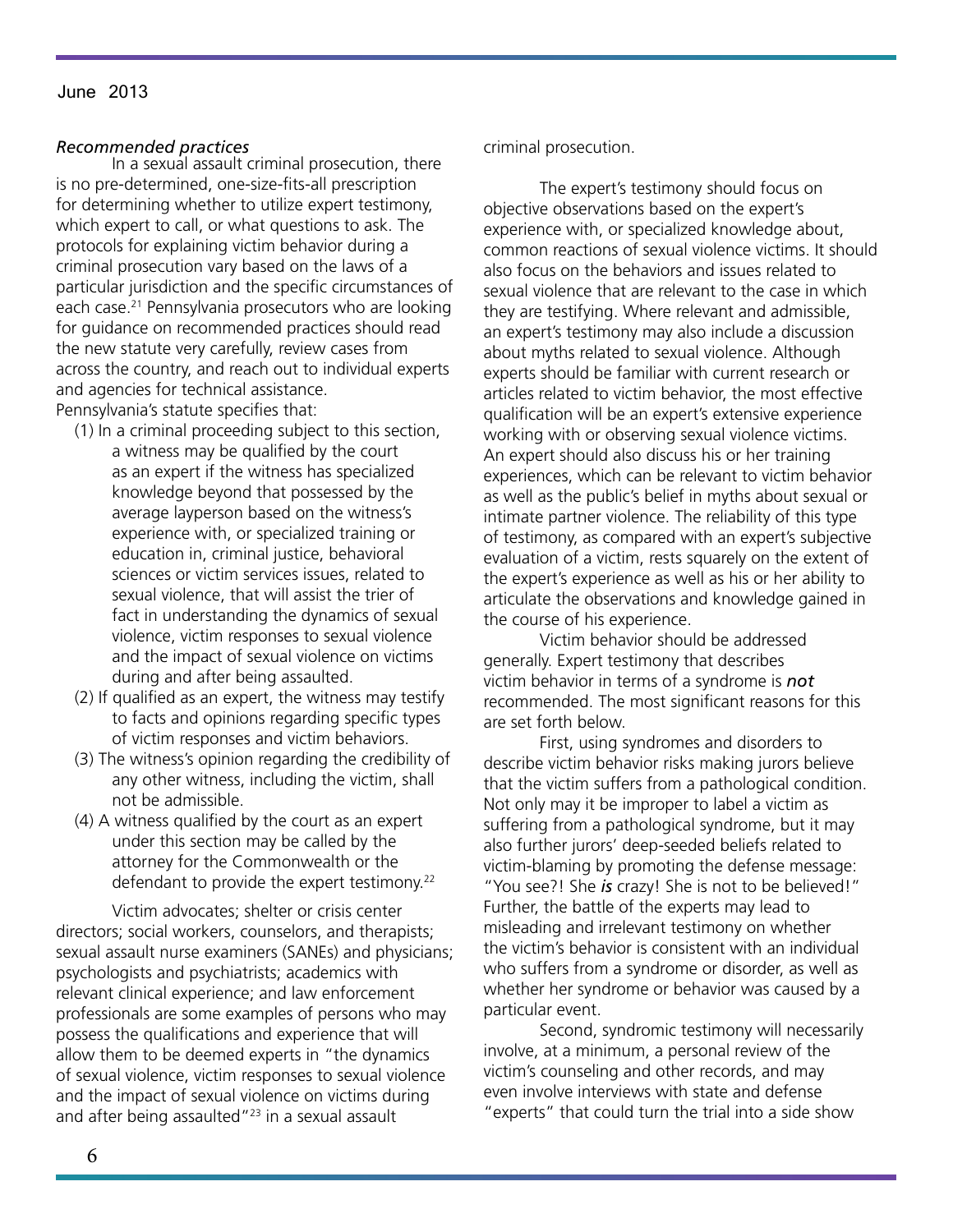in which there is an unnecessary focus on the victim's emotional trauma, rather than the defendant's criminal behavior. Access to records and interviews may further traumatize the victim and feel like a hurtful invasion of privacy, delaying the victim's healing and recovery from the trauma of rape.

Third, many of the syndromes that have historically been used in prosecutions regarding victim behavior were developed under other studies that may have been geared, for example, to explain the behaviors of a woman who had been battered and committed a crime against her batterer.<sup>25</sup> Thus, these syndromes are incongruous with an expert's ability to appropriately explain victim behavior in sexual assault cases. In addition, testimony on syndromes may be vulnerable to defense attacks that it is unreliable. The goals of explaining victim behavior in sexual violence prosecutions are much different than those used by the defense to excuse or justify criminal behavior of sexual and domestic violence victims. As a result, terms and practices that may be well-suited to the defense are ill-suited when employed by the prosecution.

Further, since experts who use these terms often render a subjective opinion about the victim, either directly or through a hypothetical, their opinions are easily countered by a different expert's opinion of the same facts.

Fourth, the Pennsylvania statute states that the expert should testify to assist the "trier of fact in understanding the dynamics of sexual violence, victim responses to sexual violence and the impact of sexual violence on victims during and after being assaulted."24 The statute tells us that the testimony is not to be a subjective account of *this* victim's behaviors and reactions, but rather focused on general sexual assault dynamics and victim behavior. Further, the statute specifies that opinion testimony regarding the victim's credibility is not permitted.

Because the expert testimony is objective, cross-examination likely will focus on the expert's honesty, i.e., whether he or she is truthfully relating his or her experiences, the breadth of the expert's experience, his or her knowledge of the literature, and any possible bias toward victims of sexual violence.

Common attacks on expert testimony addressing victim behavior can be avoided by focusing expert testimony on an expert's observations, experiences, research, writing, education, training, or review of articles or studies that address: (1) a general discussion of sexual violence; (2) the existence and prevalence of common myths surrounding these types of violence; and (3) common victim responses to trauma or behaviors in these types of cases. By utilizing this method, because the subject of the testimony is objective (facts and observations) rather than subjective (diagnosis and conclusion), it remains effective testimony, which is less vulnerable to attack.

### *Conclusion*

Although sexual assault cases may seem challenging to prosecute, prosecutors have a new weapon in their arsenal. The use of expert witnesses to explain sexual assault dynamics and common victim behaviors can help educate judges and juries, dispel myths, undercut defense strategies, and lay a strong foundation for persuasive, commonsense arguments that can help juries hold offenders accountable. By carefully selecting well-qualified experts and using their testimony to replace rape myths and misconceptions with facts about how sexual assault victims really behave, prosecutors can help jurors make better decisions in these cases based on the facts, the law, and an accurate understanding of sexual violence and its impact on victims.

This article has been adapted from, Jennifer Gentile Long, Viktoria Kristiansson, & Christopher Mallios, *When and How: Admitting Expert Testimony on Victim Behavior in Sexual Assault Cases in Pennsylvania,*  18 Strategies in Brief (May 2013).

### **References**

<sup>1</sup> Jennifer Long is the Director of and Viktoria Kristiansson and Christopher Mallios are Attorney Advisors at AEquitas: The Prosecutors' Resource on Violence Against Women. The authors would like to thank Charlie Whitman, Associate Attorney Advisor at AEquitas for her contributions. This article has been adapted from JENNIFER G. LONG, NAT'L DISTRICT ATTNY'S ASSOC., INTRODUCING EXPERT TESTIMONY TO EXPLAIN VICTIM BEHAVIOR (2007), http:// www.ndaa.org/pdf/pub\_introducing\_expert\_ testimony.pdf.